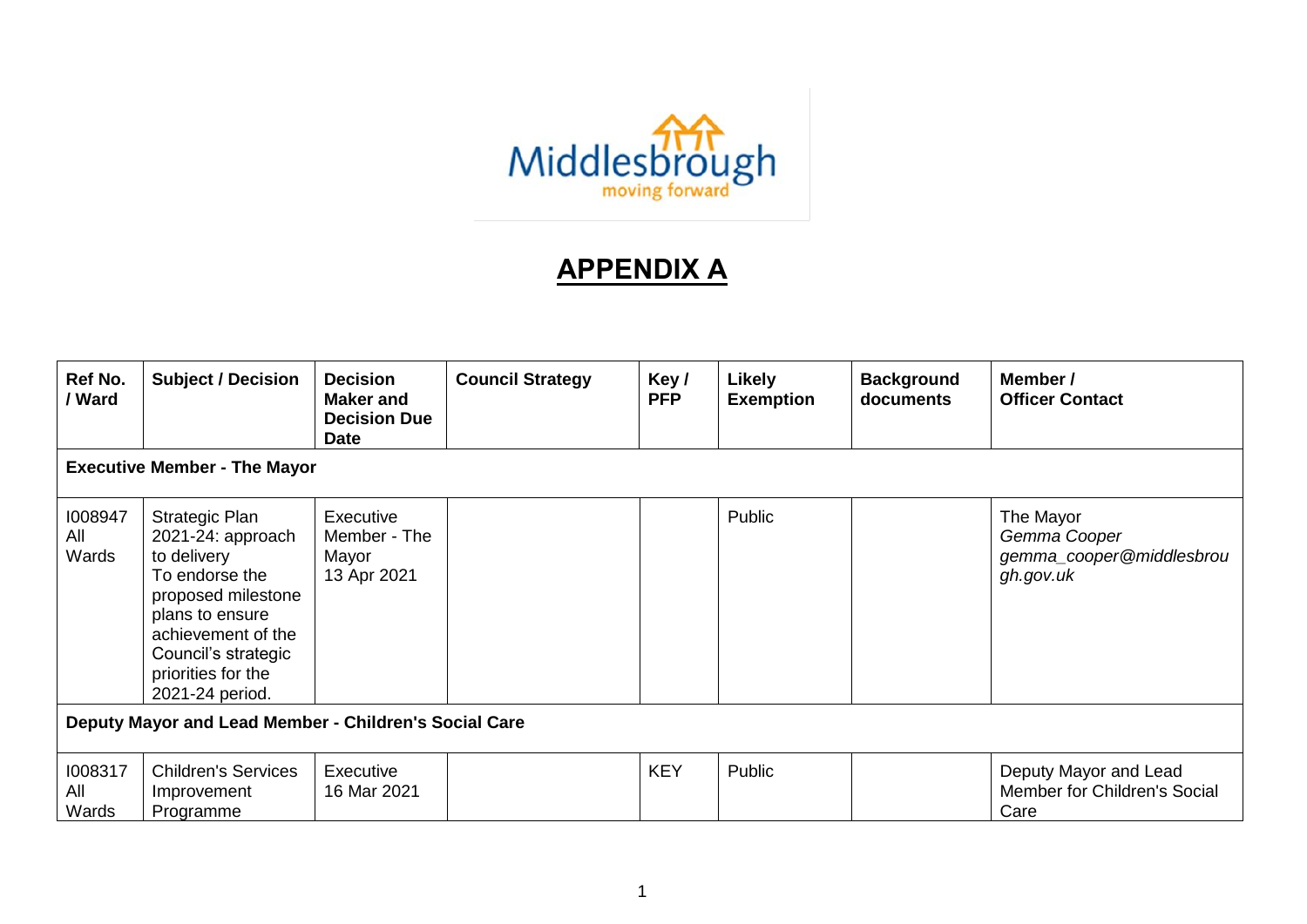| Ref No.<br>/ Ward       | <b>Subject / Decision</b>                                                                                                                                                                                                                 | <b>Decision</b><br><b>Maker</b> and<br><b>Decision Due</b><br><b>Date</b>                                   | <b>Council Strategy</b> | Key/<br><b>PFP</b> | <b>Likely</b><br><b>Exemption</b> | <b>Background</b><br>documents | Member /<br><b>Officer Contact</b>                                                                                                                                |
|-------------------------|-------------------------------------------------------------------------------------------------------------------------------------------------------------------------------------------------------------------------------------------|-------------------------------------------------------------------------------------------------------------|-------------------------|--------------------|-----------------------------------|--------------------------------|-------------------------------------------------------------------------------------------------------------------------------------------------------------------|
|                         | Quarterly update<br>To provide<br>members of the<br>Executive with an<br>overview of the<br>strategic and<br>operational actions<br>undertaken in the<br>last quarter against<br>the Children's<br><b>Services Action</b><br>Plan 2020/21 |                                                                                                             |                         |                    |                                   |                                | <b>Executive Director of</b><br><b>Children's Services</b>                                                                                                        |
| 1008734<br>All<br>Wards | <b>Corporate Parenting</b><br>Strategy<br><b>That Executive</b><br>ratifies and<br>supports the<br>Corporate<br><b>Parenting Strategy</b>                                                                                                 | Executive<br>16 Mar 2021                                                                                    |                         |                    | Public                            |                                | Deputy Mayor and Lead<br>Member for Children's Social<br>Care<br><b>Executive Director of</b><br><b>Children's Services</b>                                       |
| 1008777<br>All<br>Wards | <b>Youth Services</b><br>Update<br>To provide<br>Executive with an<br>update on the<br>outcome of the<br>tender for Youth<br>Services and<br>progress on<br>mobilisation of the<br>services for go live<br>on 1st April 2021.             | Executive<br>Member -<br>Deputy Mayor<br>and Lead<br>Member for<br>Children's<br>Social Care<br>30 Mar 2021 |                         | <b>KEY</b>         | Public                            |                                | Deputy Mayor and Lead<br>Member for Children's Social<br>Care<br>Rachel Farnham, Director of<br><b>Children's Care</b><br>Rachel_Farnham@middlesbro<br>ugh.gov.uk |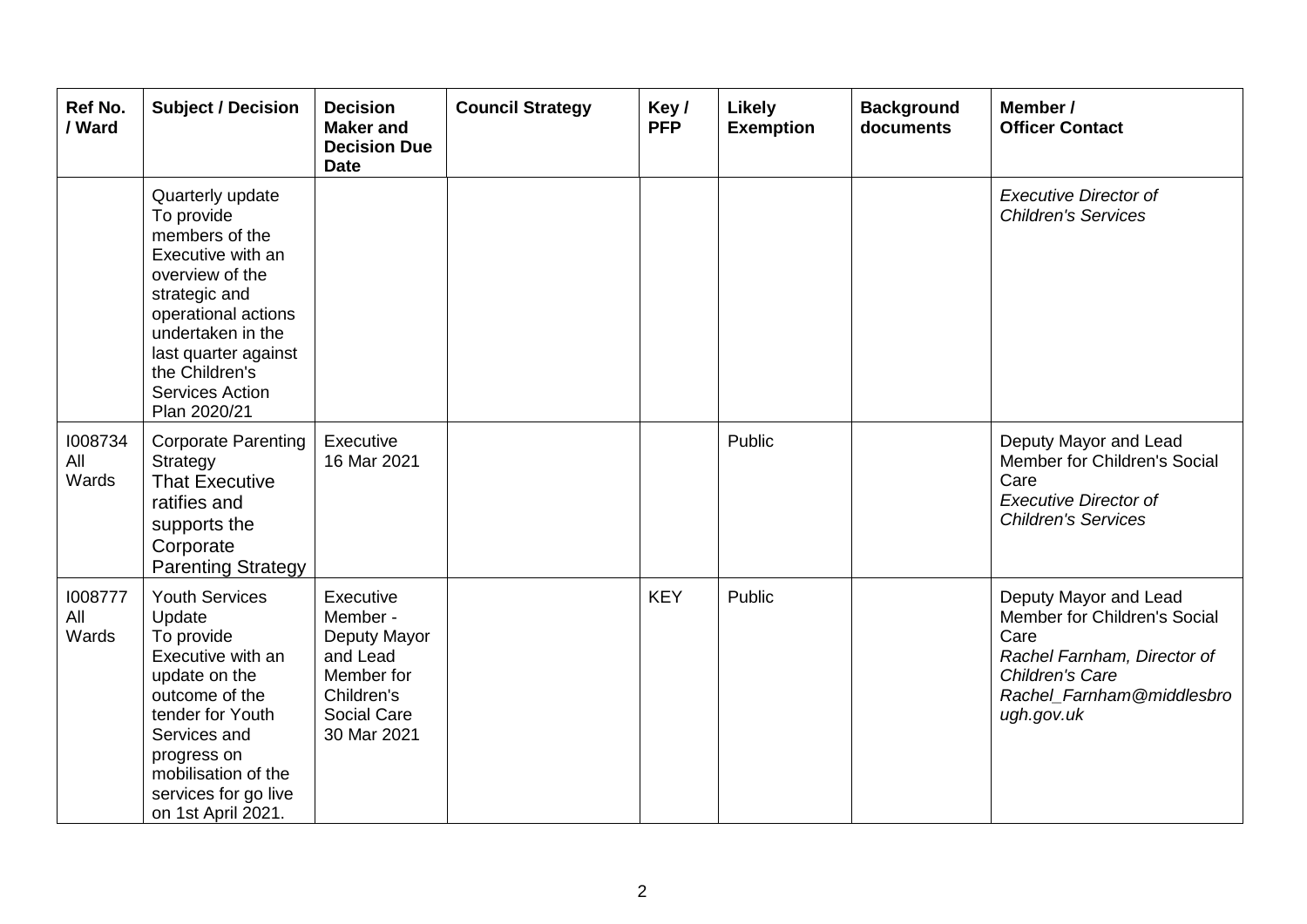| Ref No.<br>/ Ward                                             | <b>Subject / Decision</b>                                                                                                                                                                                              | <b>Decision</b><br><b>Maker</b> and<br><b>Decision Due</b><br><b>Date</b> | <b>Council Strategy</b> | Key/<br><b>PFP</b> | Likely<br><b>Exemption</b> | <b>Background</b><br>documents | Member /<br><b>Officer Contact</b>                                                                                                                                                                                                                |  |  |  |
|---------------------------------------------------------------|------------------------------------------------------------------------------------------------------------------------------------------------------------------------------------------------------------------------|---------------------------------------------------------------------------|-------------------------|--------------------|----------------------------|--------------------------------|---------------------------------------------------------------------------------------------------------------------------------------------------------------------------------------------------------------------------------------------------|--|--|--|
| <b>Executive Member - Adult Social Care and Public Health</b> |                                                                                                                                                                                                                        |                                                                           |                         |                    |                            |                                |                                                                                                                                                                                                                                                   |  |  |  |
| 1008723<br>All<br>Wards                                       | Acceptance of the<br><b>Holiday Activities</b><br>Fund 2021 grant<br>That the Executive<br>approves the<br>acceptance of the<br><b>Holiday Activities</b><br>Fund 2021 grant.                                          | Executive<br>16 Mar 2021                                                  |                         | <b>KEY</b>         | Public                     |                                | <b>Executive Member for Adult</b><br>Social Care and Public Health,<br><b>Executive Member for</b><br><b>Communities and Education</b><br>Director of Adult Social Care &<br>Health Integration, Director of<br><b>Education and Partnerships</b> |  |  |  |
|                                                               | <b>Executive Member - Communities and Education</b>                                                                                                                                                                    |                                                                           |                         |                    |                            |                                |                                                                                                                                                                                                                                                   |  |  |  |
| 1008185<br>All<br>Wards                                       | <b>Community Safety</b><br>Plan 2020-2022<br><b>That Executive</b><br>approves the<br><b>Community Safety</b><br>Plan 2020-2022 as<br>agreed by the<br><b>Community Safety</b><br>Partnership on 23rd<br>October 2020. | Executive<br>11 May 2021                                                  |                         | <b>KEY</b>         | Public                     |                                | <b>Executive Member for</b><br><b>Communities and Education</b><br><b>Lucy Green</b><br>Lucy_Green@middlesbrough.<br>gov.uk                                                                                                                       |  |  |  |
| 1008655<br>All<br>Wards                                       | <b>Virtual School</b><br><b>Annual Report</b><br>This report sets out<br>the work the Virtual<br>School has<br>undertaken over the<br>last year to support<br>the educational<br>progress of our                       | Executive<br>11 May 2021                                                  |                         |                    | Public                     |                                | <b>Executive Member for</b><br><b>Communities and Education</b><br>Trevor Dunn, Head of Access<br>to Education<br>trevor_dunn@middlesbrough.<br>gov.uk                                                                                            |  |  |  |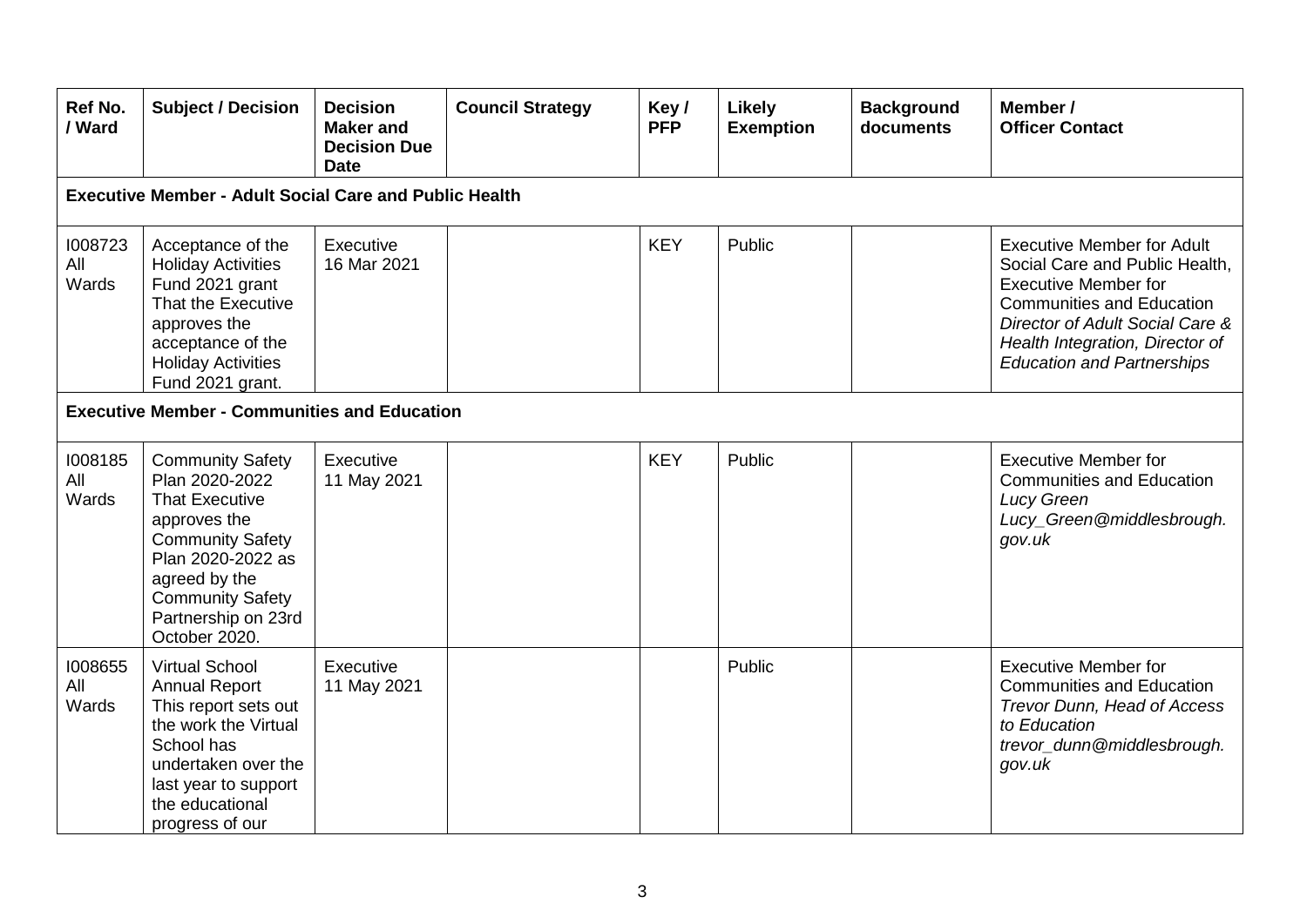| Ref No.<br>/ Ward       | <b>Subject / Decision</b>                                                                                                                                                                  | <b>Decision</b><br><b>Maker and</b><br><b>Decision Due</b><br><b>Date</b> | <b>Council Strategy</b> | Key/<br><b>PFP</b> | <b>Likely</b><br><b>Exemption</b> | <b>Background</b><br>documents | Member /<br><b>Officer Contact</b>                                                                                                                                                                              |  |  |
|-------------------------|--------------------------------------------------------------------------------------------------------------------------------------------------------------------------------------------|---------------------------------------------------------------------------|-------------------------|--------------------|-----------------------------------|--------------------------------|-----------------------------------------------------------------------------------------------------------------------------------------------------------------------------------------------------------------|--|--|
|                         | looked after<br>children. It provides<br>both a narrative and<br>a detailed numerical<br>analysis of impact<br>to enable the<br>achievements of the<br>children to be fully<br>understood. |                                                                           |                         |                    |                                   |                                |                                                                                                                                                                                                                 |  |  |
|                         | <b>Executive Member - Environment</b>                                                                                                                                                      |                                                                           |                         |                    |                                   |                                |                                                                                                                                                                                                                 |  |  |
| 1008733<br>All<br>Wards | Recycling and<br><b>Education Report</b><br>A report on<br>developing a Waste<br>& Recycling<br>Education /<br>Awareness<br>programme across<br>Middlesbrough to<br>increase recycling.    | Executive<br>16 Mar 2021                                                  |                         | <b>KEY</b>         | Public                            |                                | Deputy Mayor and Lead<br>Member for Children's Social<br>Care, Executive Member for<br>Environment<br>Andrew Mace, Head of<br><b>Environment Service</b><br>Andrew_Mace@middlesbroug<br>h.gov.uk, Marion Walker |  |  |
| 1008724<br>All<br>Wards | <b>Green Strategy</b><br><b>That Executive</b><br>approve the<br>adoption of the<br>Green Strategy,<br>following the public<br>consultation.                                               | Executive<br>13 Apr 2021                                                  |                         | <b>KEY</b>         | Public                            |                                | <b>Executive Member for</b><br>Environment<br>Simon Blenkinsop<br>simon_blenkinsop@middlesbr<br>ough.gov.uk                                                                                                     |  |  |
| 1008176<br>All<br>Wards | Proposed School<br><b>Cleaning Price</b><br>Increase 20/21                                                                                                                                 | Executive<br>14 Sep 2021                                                  |                         | <b>KEY</b>         | Public                            |                                | <b>Executive Member for</b><br>Environment<br><b>Martin Shepherd</b>                                                                                                                                            |  |  |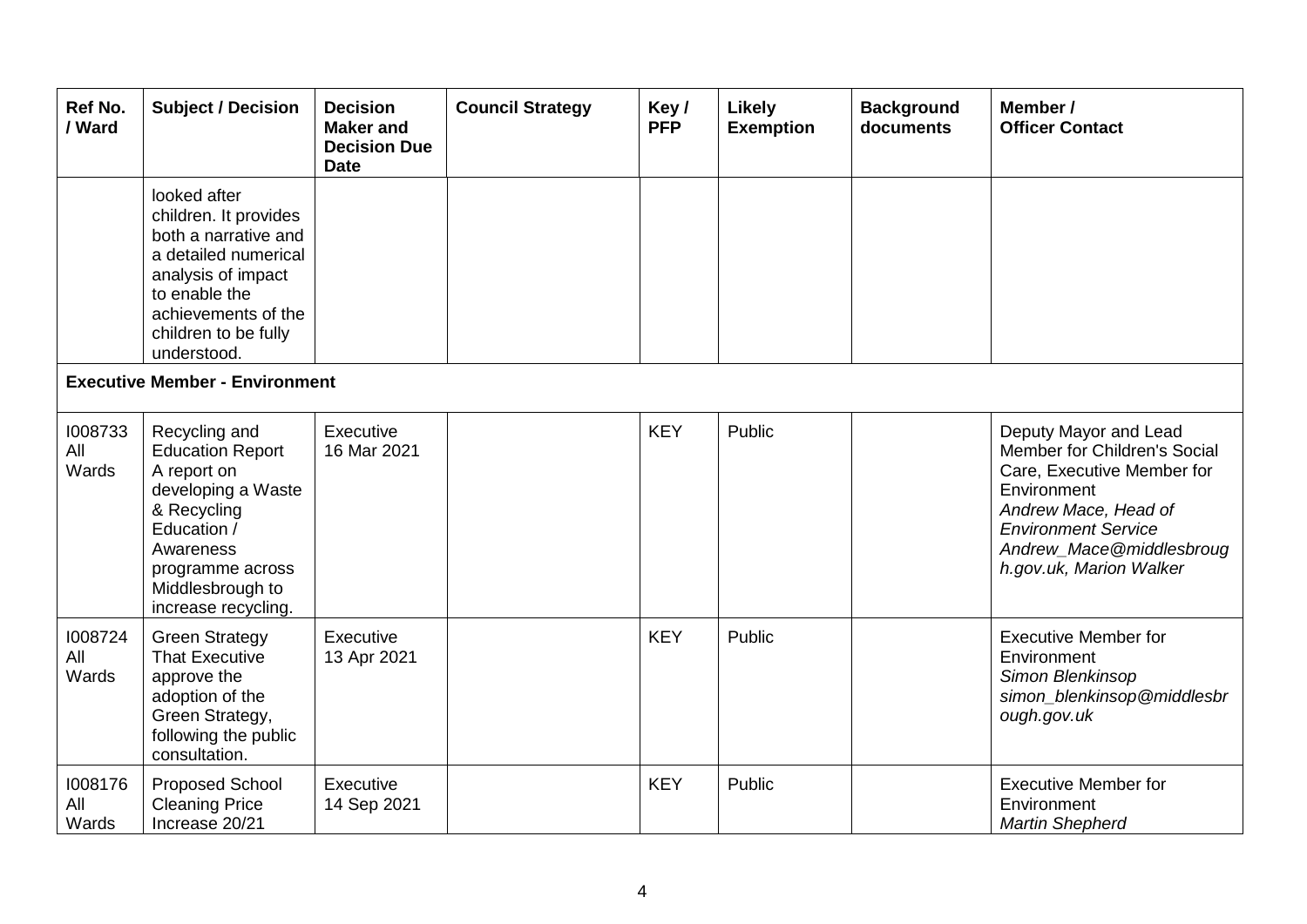| Ref No.<br>/ Ward       | <b>Subject / Decision</b>                                                                                                                                                                                                                                                                                                                                              | <b>Decision</b><br><b>Maker</b> and<br><b>Decision Due</b><br><b>Date</b> | <b>Council Strategy</b> | Key/<br><b>PFP</b> | <b>Likely</b><br><b>Exemption</b> | <b>Background</b><br>documents | Member /<br><b>Officer Contact</b>                                                                                      |  |  |  |
|-------------------------|------------------------------------------------------------------------------------------------------------------------------------------------------------------------------------------------------------------------------------------------------------------------------------------------------------------------------------------------------------------------|---------------------------------------------------------------------------|-------------------------|--------------------|-----------------------------------|--------------------------------|-------------------------------------------------------------------------------------------------------------------------|--|--|--|
|                         | <b>That Executive</b><br>considers the<br>proposed school<br>cleaning price<br>increase for<br>financial year<br>2020/2021 and<br>approves the<br>proposed<br>recommendations.                                                                                                                                                                                         |                                                                           |                         |                    |                                   |                                | martin_shepherd@middlesbro<br>ugh.gov.uk                                                                                |  |  |  |
|                         | <b>Executive Member - Finance and Governance</b>                                                                                                                                                                                                                                                                                                                       |                                                                           |                         |                    |                                   |                                |                                                                                                                         |  |  |  |
| 1008778<br>All<br>Wards | Process to<br><b>Administer Grant</b><br>Funding<br>This report seeks<br>support for<br>implementing a<br>Policy for the<br>Council receiving<br>and managing grant<br>funding received<br>from the<br>Government and<br>other third parties.<br>It also requests<br>approval for the<br>delegation to<br>officers of decisions<br>relating to the<br>distribution and | Executive<br>16 Mar 2021                                                  |                         | <b>KEY</b>         | Public                            |                                | <b>Executive Member for Finance</b><br>and Governance<br><b>Keely Trainor</b><br>Keely_Trainor@middlesbroug<br>h.gov.uk |  |  |  |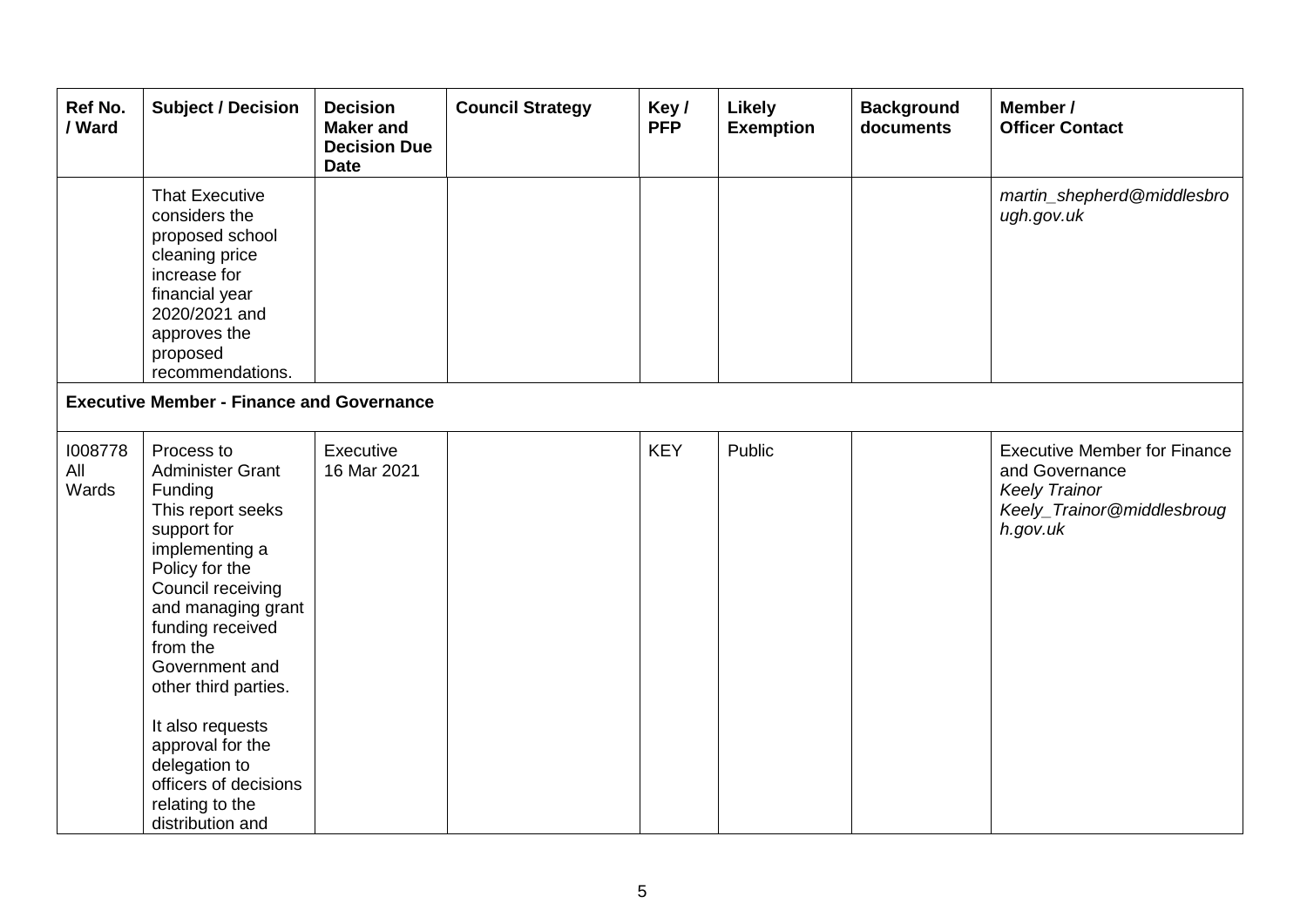| Ref No.<br>/ Ward       | <b>Subject / Decision</b>                                                                                                                                                                                                                                                                                                                                                          | <b>Decision</b><br><b>Maker</b> and<br><b>Decision Due</b><br><b>Date</b> | <b>Council Strategy</b> | Key/<br><b>PFP</b> | Likely<br><b>Exemption</b> | <b>Background</b><br>documents | Member /<br><b>Officer Contact</b>                                                                                      |
|-------------------------|------------------------------------------------------------------------------------------------------------------------------------------------------------------------------------------------------------------------------------------------------------------------------------------------------------------------------------------------------------------------------------|---------------------------------------------------------------------------|-------------------------|--------------------|----------------------------|--------------------------------|-------------------------------------------------------------------------------------------------------------------------|
|                         | expenditure of any<br>such funding in<br>consultation with<br>the Section 151<br>Officer. Where there<br>is an element of<br>discretion with<br>regard to the<br>allocation of<br>funding, that officers<br>have delegated<br>authority to make<br>amendments to the<br>scheme and the<br>criteria for receiving<br>grants, in<br>consultation with<br>the Section 151<br>Officer. |                                                                           |                         |                    |                            |                                |                                                                                                                         |
| 1008572<br>All<br>Wards | <b>Tender Pipeline</b><br>Approval 2021/22<br>To approve<br>Middlesbrough<br>Council's tender<br>pipeline for 2021/22<br>and agree<br>delegation of award<br>to the relevant<br>Director.                                                                                                                                                                                          | Executive<br>16 Mar 2021                                                  |                         | <b>KEY</b>         | Public                     |                                | <b>Executive Member for Finance</b><br>and Governance<br><b>Keely Trainor</b><br>Keely_Trainor@middlesbroug<br>h.gov.uk |
| 1008260<br>All          | <b>Community Asset</b><br>Transfers                                                                                                                                                                                                                                                                                                                                                | Executive<br>Before 31 Mar                                                |                         | <b>KEY</b>         | Public                     |                                | <b>Executive Member for Finance</b><br>and Governance                                                                   |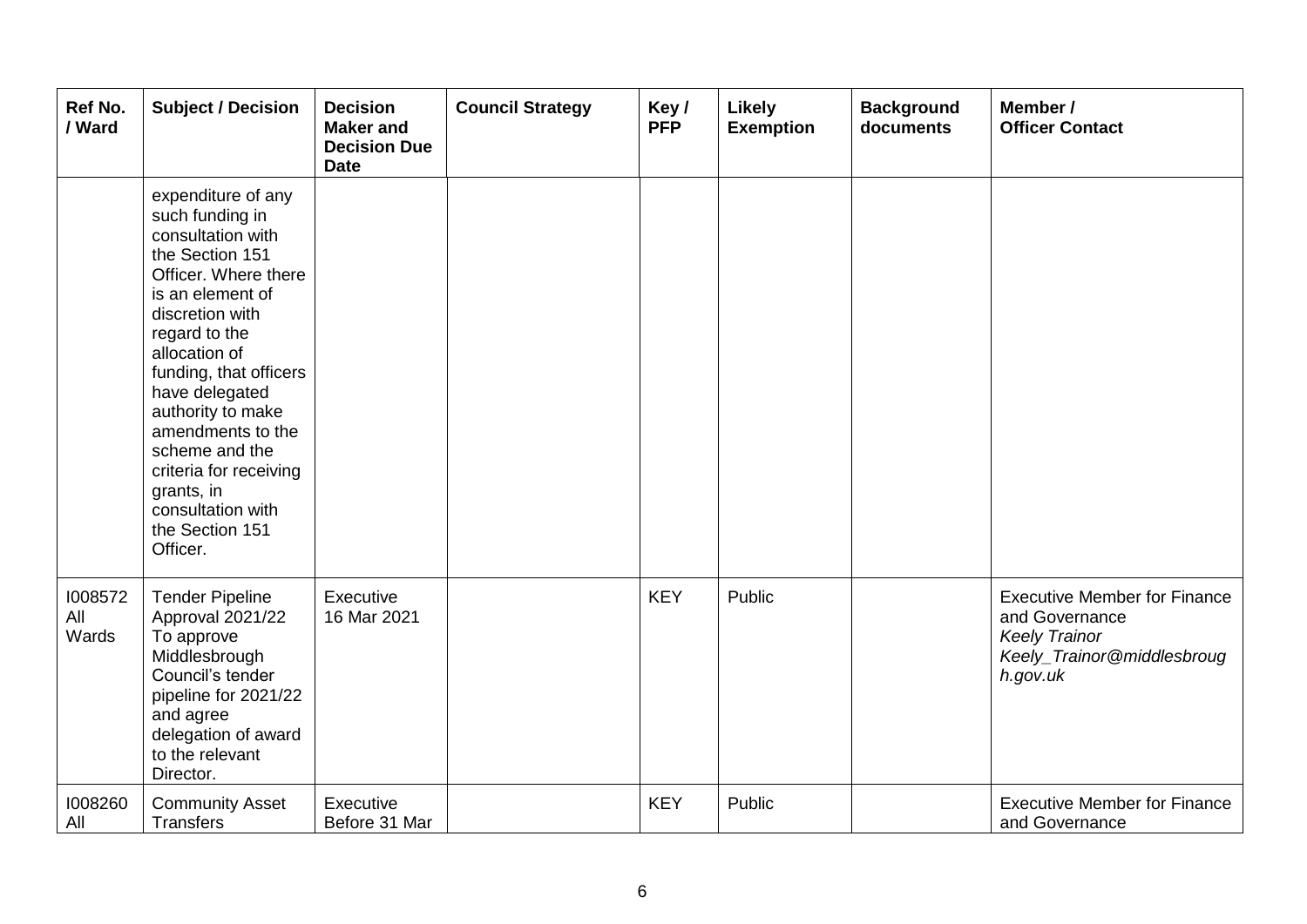| Ref No.<br>/ Ward       | <b>Subject / Decision</b>                                                                                                                                                                                                                                                                                                                                                                                                                                                                                                                                                          | <b>Decision</b><br><b>Maker</b> and<br><b>Decision Due</b><br><b>Date</b> | <b>Council Strategy</b> | Key/<br><b>PFP</b> | Likely<br><b>Exemption</b> | <b>Background</b><br>documents | Member /<br><b>Officer Contact</b>                                                                                      |
|-------------------------|------------------------------------------------------------------------------------------------------------------------------------------------------------------------------------------------------------------------------------------------------------------------------------------------------------------------------------------------------------------------------------------------------------------------------------------------------------------------------------------------------------------------------------------------------------------------------------|---------------------------------------------------------------------------|-------------------------|--------------------|----------------------------|--------------------------------|-------------------------------------------------------------------------------------------------------------------------|
| Wards                   | That the Executive<br>approves the<br>recommendation to<br>seek expression of<br>interests for future<br>potential execution<br>of community asset<br>transfer leases for<br><b>Brambles Farm</b><br><b>Community Centre</b><br>CC, Langridge<br>Initiative Centre,<br>The International<br>Centre and 22<br>Holylake, seeking<br>more detail from the<br>four organisations<br>that have already<br>expressed an<br>interest and<br>allowing for a<br>further six weeks to<br>enable other parties<br>to submit their own<br>expressions of<br>interest in the four<br>locations. | 2021                                                                      |                         |                    |                            |                                | <b>Keely Trainor</b><br>Keely_Trainor@middlesbroug<br>h.gov.uk                                                          |
| 1002457<br>All<br>Wards | <b>Community Benefit</b><br>From Land Sales<br>Policy<br><b>TBC</b>                                                                                                                                                                                                                                                                                                                                                                                                                                                                                                                | Executive<br>Before 31 Mar<br>2021                                        |                         |                    | Public                     |                                | <b>Executive Member for Finance</b><br>and Governance<br><b>Keely Trainor</b><br>Keely_Trainor@middlesbroug<br>h.gov.uk |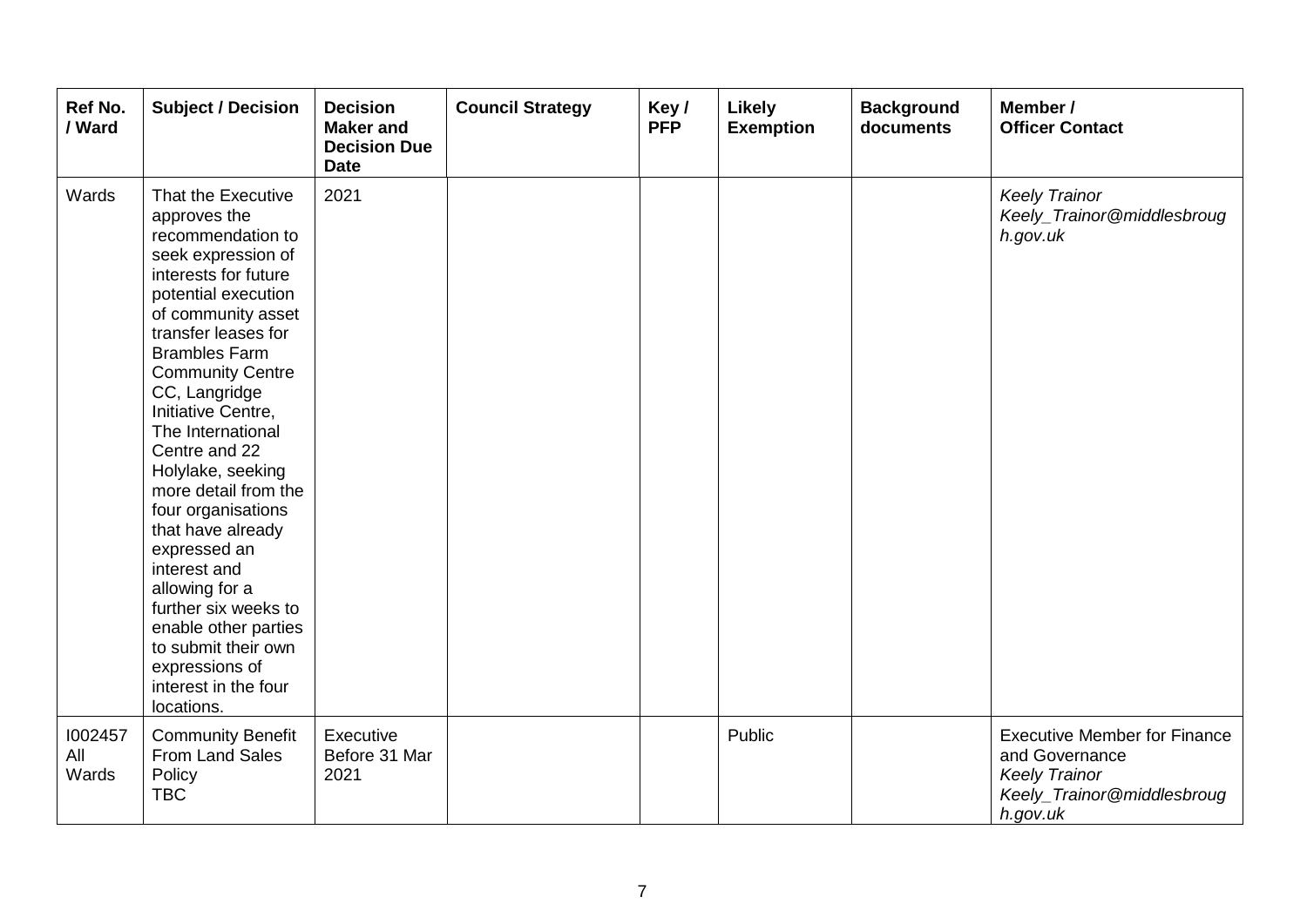| Ref No.<br>/ Ward                      | <b>Subject / Decision</b>                                                                                                                                                                                           | <b>Decision</b><br><b>Maker</b> and<br><b>Decision Due</b><br><b>Date</b> | <b>Council Strategy</b> | Key/<br><b>PFP</b> | <b>Likely</b><br><b>Exemption</b> | <b>Background</b><br>documents | Member /<br><b>Officer Contact</b>                                                                                                                                                                                    |  |
|----------------------------------------|---------------------------------------------------------------------------------------------------------------------------------------------------------------------------------------------------------------------|---------------------------------------------------------------------------|-------------------------|--------------------|-----------------------------------|--------------------------------|-----------------------------------------------------------------------------------------------------------------------------------------------------------------------------------------------------------------------|--|
|                                        |                                                                                                                                                                                                                     |                                                                           |                         |                    |                                   |                                |                                                                                                                                                                                                                       |  |
| 1008210                                | <b>Surveillance Policy</b><br><b>Surveillance Policy</b><br>sets the governance<br>framework for<br>decisions to<br>undertake covert<br>directed<br>surveillance where<br>there is a legitimate<br>reason to do so. | Executive<br>Member -<br>Finance and<br>Governance<br>30 Apr 2021         |                         |                    | Public                            |                                | <b>Executive Member for Finance</b><br>and Governance<br><b>Keely Trainor</b><br>Keely_Trainor@middlesbroug<br>h.gov.uk                                                                                               |  |
| <b>Executive Member - Regeneration</b> |                                                                                                                                                                                                                     |                                                                           |                         |                    |                                   |                                |                                                                                                                                                                                                                       |  |
| 1008288<br>Central                     | <b>Council Future</b><br>Office<br>Accommodation -<br>Preferred Option -<br>Part A<br>Revisiting the<br>options appraisal for<br>the Council's future<br>accommodation and<br>identifying the<br>preferred option.  | Executive<br>16 Mar 2021                                                  |                         | <b>KEY</b>         | Public                            |                                | <b>Executive Member for</b><br>Regeneration, Councillor Chris<br>Hobson, Executive Member<br>for Finance and Governance<br>Richard Horniman, Director of<br>Regeneration<br>Richard_Horniman@middlesbr<br>ough.gov.uk |  |
| 1008951<br>Central                     | <b>EXEMPT Council</b><br><b>Future Office</b><br>Accommodation -<br>Preferred Option -<br>Part B<br><b>That Executive</b><br>considers the                                                                          | Executive<br>16 Mar 2021                                                  |                         | <b>KEY</b>         | Fully exempt                      |                                | <b>Executive Member for Finance</b><br>and Governance, Executive<br>Member for Regeneration<br>Richard Horniman, Director of<br>Regeneration<br>Richard_Horniman@middlesbr<br>ough.gov.uk                             |  |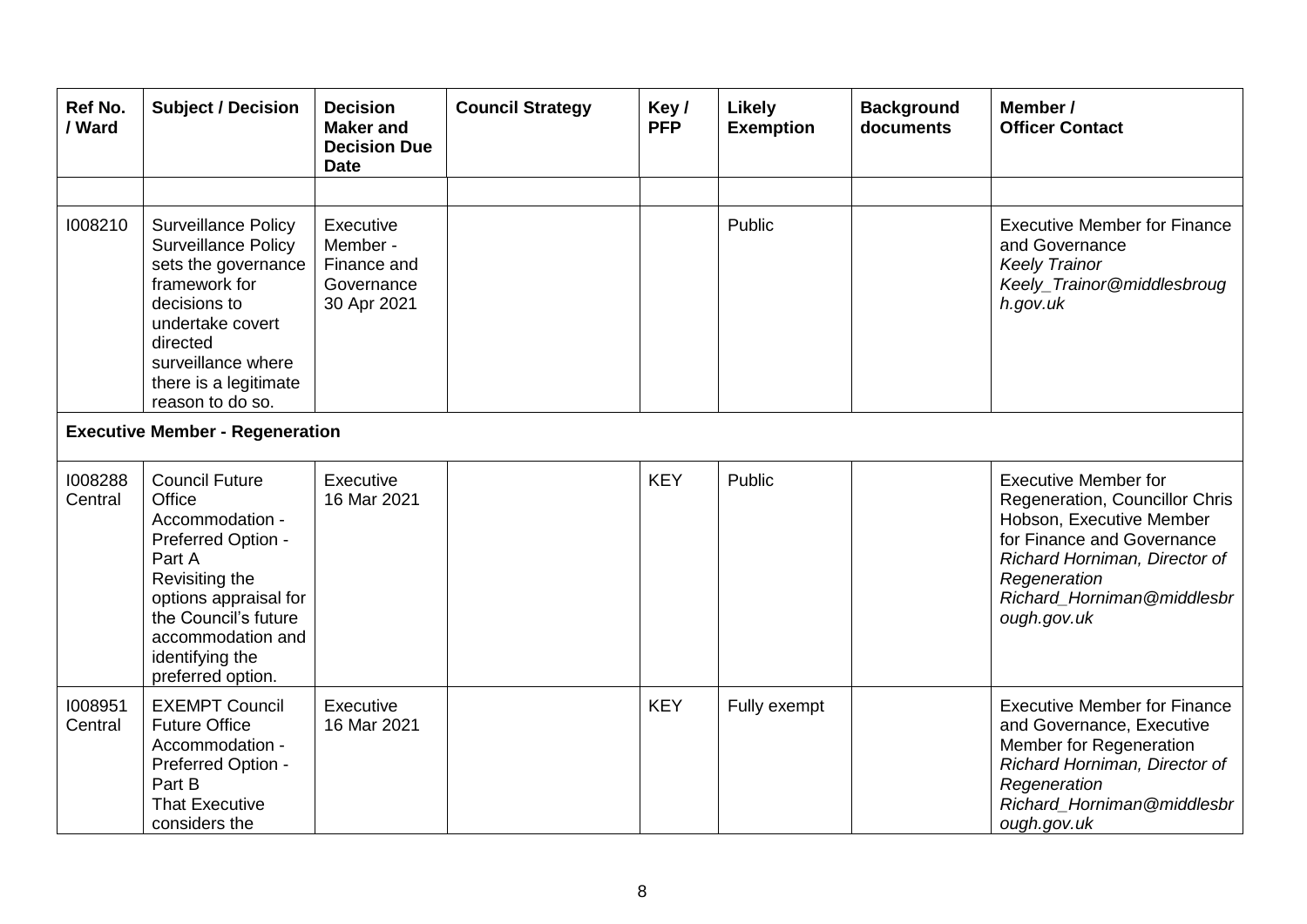| Ref No.<br>/ Ward        | <b>Subject / Decision</b>                                                                                                                                                                                                                                                           | <b>Decision</b><br><b>Maker</b> and<br><b>Decision Due</b><br><b>Date</b> | <b>Council Strategy</b> | Key/<br><b>PFP</b> | Likely<br><b>Exemption</b> | <b>Background</b><br>documents | Member /<br><b>Officer Contact</b>                                                                                                                                                                                             |
|--------------------------|-------------------------------------------------------------------------------------------------------------------------------------------------------------------------------------------------------------------------------------------------------------------------------------|---------------------------------------------------------------------------|-------------------------|--------------------|----------------------------|--------------------------------|--------------------------------------------------------------------------------------------------------------------------------------------------------------------------------------------------------------------------------|
|                          | building options that<br>have been explored<br>for the future<br>accommodation of<br><b>Council Staff and</b><br>approves:                                                                                                                                                          |                                                                           |                         |                    |                            |                                |                                                                                                                                                                                                                                |
|                          | a) a departure from<br><b>Centre North East</b><br>being considered<br>the preferred option<br>due to changing<br>circumstances;<br>b) Fountains Court<br>being the preferred<br>option for the future<br>accommodation of<br>staff; and,<br>c) the purchase of<br>Fountains Court. |                                                                           |                         |                    |                            |                                |                                                                                                                                                                                                                                |
| 1008722<br>Central       | <b>Teessaurus Park</b><br>Improvement<br><b>That Executive</b><br>approve the<br>proposal to further<br>develop and<br>improve<br>Teessaurus Park.                                                                                                                                  | Executive<br>16 Mar 2021                                                  |                         | <b>KEY</b>         | Public                     |                                | <b>Executive Member for</b><br>Environment, Councillor Mieka<br>Smiles, Executive Member for<br><b>Communities and Education</b><br>Richard Horniman, Director of<br>Regeneration<br>Richard_Horniman@middlesbr<br>ough.gov.uk |
| 1008516<br>Nunthor<br>pe | Voluntary<br>Registration of Land<br>at The Avenue,                                                                                                                                                                                                                                 | Executive<br>16 Mar 2021                                                  |                         |                    | Public                     |                                | <b>Executive Member for</b><br>Regeneration<br>Paul Clarke                                                                                                                                                                     |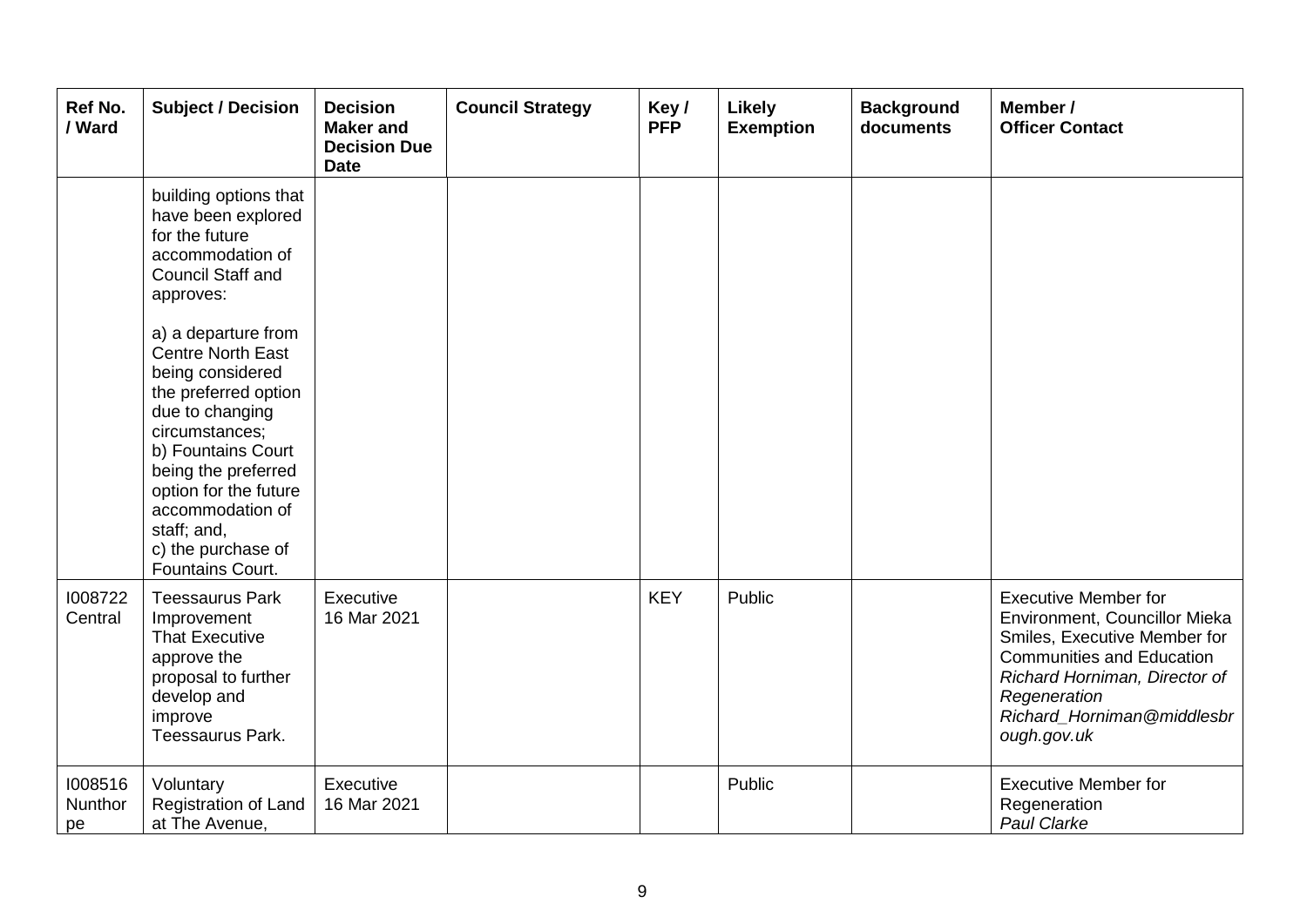| <b>Ref No.</b><br>/ Ward   | <b>Subject / Decision</b>                                                                                                                                                                                                    | <b>Decision</b><br><b>Maker and</b><br><b>Decision Due</b><br><b>Date</b> | <b>Council Strategy</b> | Key/<br><b>PFP</b> | <b>Likely</b><br><b>Exemption</b> | <b>Background</b><br>documents | Member /<br><b>Officer Contact</b>                                                                                                 |
|----------------------------|------------------------------------------------------------------------------------------------------------------------------------------------------------------------------------------------------------------------------|---------------------------------------------------------------------------|-------------------------|--------------------|-----------------------------------|--------------------------------|------------------------------------------------------------------------------------------------------------------------------------|
|                            | Nunthorpe as a<br>Village Green /<br>Nunthorpe Village<br>Green<br><b>That Executive</b><br>approves an<br>application seeking<br>the voluntary<br>registration of land<br>at The Avenue,<br>Nunthorpeas a<br>Village Green. |                                                                           |                         |                    |                                   |                                | paul_clarke@middlesbrough.g<br>ov.uk                                                                                               |
| 1008559<br>Hemlingt<br>on. | <b>Hemlington Grange</b><br>- Statement                                                                                                                                                                                      | Executive<br>Before 31 Mar<br>2021                                        |                         |                    | Public                            |                                | <b>Executive Member for</b><br>Regeneration<br>Paul Clarke<br>paul_clarke@middlesbrough.g<br>ov.uk                                 |
| 1008671<br>Nunthor<br>pe   | Nunthorpe<br>Commitments<br>A series of<br>commitments to the<br>people of<br>Nunthorpe about<br>future<br>developments                                                                                                      | Executive<br>13 Apr 2021                                                  |                         | <b>KEY</b>         | Public                            |                                | <b>Executive Member for</b><br>Regeneration<br>Steve Fletcher, Head of<br>Development<br>Steve_Fletcher@middlesbrou<br>gh.gov.uk   |
| 1008779<br>All<br>Wards    | 2021/22 Transport<br>and Infrastructure<br>Capital Programme<br><b>That Executive</b><br>approves the                                                                                                                        | Executive<br>13 Apr 2021                                                  |                         | <b>KEY</b>         | Public                            |                                | <b>Executive Member for</b><br><b>Environment, Executive</b><br>Member for Regeneration<br>Chris Orr<br>Chris_Orr@middlesbrough.go |